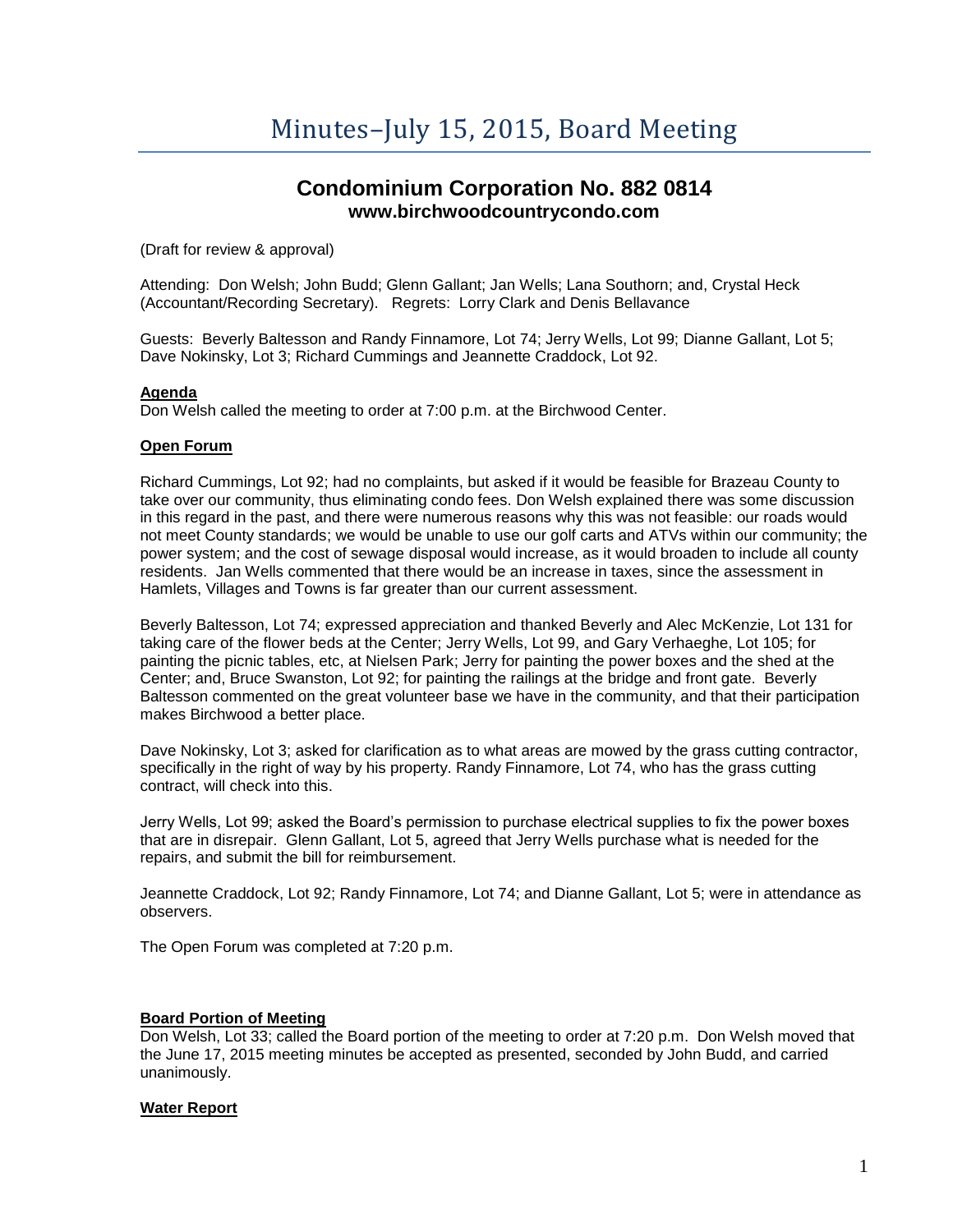Rod Yakubow submitted the June Exova reports including water usage for filing. He reminded owners that the odd/even watering is in effect. The wells are maxed out on weekends, but are able to keep up. There is no rationing in place as yet, but if the lack of rain continues, this could change. A discussion was held with regard to the empty chlorine pails stored by the shed at the tower. Glenn Gallant offered to take them to the dump, as they are considered garbage once they are rinsed out.

### **Site services**

Glenn Gallant reported that ditching started on July 14<sup>th</sup>, and is going well. He stated there are areas where culverts may need to be replaced or installed. Glenn Gallant and Don Welsh will look into this, and make decisions based on budget constraints. Don Welsh commented that the Condominium Corporation provides the first culvert, and if it needs to be replaced, it is the responsibility of the owner.

Glenn Gallant reported that some concerns have been raised with respect to the state of the roads and ditches due to Windy Ridge Septic Vacuum Services trucks. Glenn Gallant will discuss those concerns with Gerald Dresder.

Glenn Gallant has been in contact with owners regarding unsightly and un-mowed yards, and will followup on this.

Glenn Gallant has not heard from Brazeau County regarding the scheduling of dust control. He also stated that some areas are in need of gravel. The Board raised concerns as to the lateness of the dust control application, and was hoping to bring in gravel after the dust control application. This will be discussed further, after Brazeau County has confirmed the date for dust control application; and consideration will be given to gravelling the areas in the greatest need.

### **Financial Report**

Crystal Heck submitted the financial reports for April and May. The financial report for June will be submitted at the next meeting after the bank statement is received. Crystal Heck prepared the change of Directors and mailed this to the Alberta Government for update. To date, 104 lot owners have paid their condo fees for 2015-2016. Deadline for submission was today.

**Brazeau County Liaison** – Nothing to report

#### **Birchwood Enhancement Projects Committee** – Nothing to report

# **Old Business**

**Center parking lot enlargement**: a question was raised at the June 17<sup>th</sup> meeting regarding the cost of enlarging the Center parking lot. Jan Wells reported that the total cost was \$740. for dirt, and \$800. for gravel. She stated that funds were donated by the Social Club to the Center Building Fund for the project. The Social Club donated \$4,000. in 2011, and \$3,500. in 2012.

**Water Conservation Signs**: in process, and should be completed prior to the next meeting.

Grader: the old grader was sold on June 15<sup>th</sup>, the proceeds added to the grader reserve fund, for a total funding available of \$29,500. An ad hoc Board Meeting was held on July  $5<sup>th</sup>$  to discuss options for purchasing a grader. Board members have been actively looking for a grader to purchase. They looked at several graders, all were old, some in disrepair, and none were suitable for our needs. Don Welsh stated that Bruce Swanston offered another solution – the Kubota, which he purchased and is currently using to maintain the roads would be an excellent choice; and because it is new, would last for many years. Also with the purchase of a new blade, it would do a better job of clearing the roads, both in winter and summer months, than a grader. He proposed that the Board consider taking over the payments for the Kubota, trade in the current blade, and purchase a special blade. Don Welsh moved that the Board accept Bruce Swanston's offer to purchase the Kubota including all attachments. Lana Southorn seconded the motion, and carried unanimously. Glenn Gallant moved that the Board purchase the special blade and trade in the current blade. Lorry Clark seconded the motion, and carried unanimously. The Board will proceed with the purchase of the Kubota